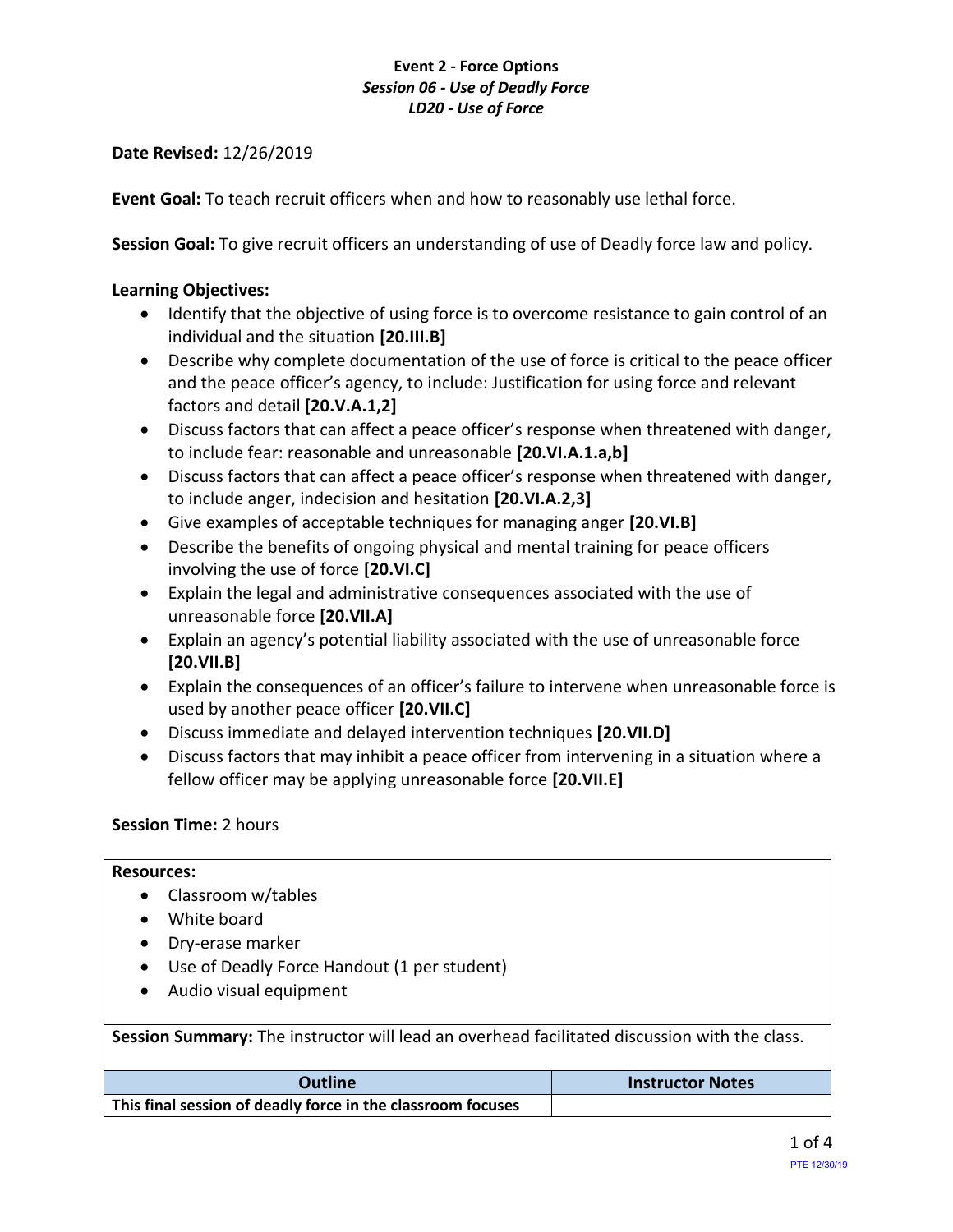|    | LDZU - USE UJ FUILE                                          |                                        |
|----|--------------------------------------------------------------|----------------------------------------|
|    | entirely on proper documentation of a use of force and De-   |                                        |
|    | <b>Escalation of force.</b> [1]                              | [1] ASK - What should be               |
|    |                                                              | documented on a use of force           |
|    | I. When a force option has been employed peace officer's     | report?                                |
|    | reports must include critical information to ensure the      | Suspect(s) behavior or actions         |
|    |                                                              |                                        |
|    | chronology, specifics of the events and the people           | Officer(s) re-action                   |
|    | involved are properly documented. (Learning need V)          | Prior knowledge such as: prior         |
|    |                                                              | contacts, prison or gang tattoos,      |
|    | 1. Complete documentation of a use of force is               | specific gang attire, weapons and      |
|    | critical to the officer and the agency. [20.V.A]             | environmental factors, (high crime     |
|    | It assist with justification for using force and             | area, friendly neighborhood for the    |
|    | describes all factors or details. [20.V.A.1]                 | suspect, etc.).                        |
|    |                                                              |                                        |
|    | 2. Each use of force report should be thorough and           |                                        |
|    | comprehensive to assist with the officer's                   |                                        |
|    | memory of the event, prevent the destruction of              |                                        |
|    | evidence and witness availability. [20.V.A.2]                |                                        |
|    | II. Reverence for Human Life                                 |                                        |
|    |                                                              |                                        |
| 1. | The number one factor for developing tactics for             |                                        |
|    | the Los Angeles Police Department is the                     |                                        |
|    | reverence for human life.                                    |                                        |
|    |                                                              |                                        |
| 2. | Tactics decision making is the one prominent                 |                                        |
|    | factor that can alter the outcome of a given                 |                                        |
|    | incident other than the suspect(s) actions.                  |                                        |
|    | 3. Proper tactics can assist the officer in minimizing       |                                        |
|    | the risk of harm to officers and citizens, thus              |                                        |
|    | precluding the need for the use of deadly force.             |                                        |
|    |                                                              |                                        |
|    | III. Peace Officers must be ready to, and capable of, safely |                                        |
|    | taking control of a dangerous situation.                     |                                        |
| 1. | The goal of any use of force is to gain control of           | [2] Ask - What are some examples of    |
|    | an individual thus gaining control over the                  | acceptable techniques for managing     |
|    | situation. [2] [20.III.B]                                    | anger?                                 |
|    |                                                              |                                        |
| 2. | There are two factors that affect a peace officers           | Depersonalizing what people say or     |
|    | response when threatened with danger.                        | do.                                    |
|    | 3. Fear - Normal emotional response to                       | Identifying anger inducing scenarios.  |
|    | a perceived threat, real or unreal, controlled and           | Developing problem solving             |
|    | legitimate. [20.VI.A.1,a,b]                                  | solutions.                             |
|    | 4. Anger - is a feeling of displeasure from perceived        | Recognizing the on-set of anger.       |
|    | injury, mistreatment or opposition, to one's self            | [3] Ask - What are the benefits of on- |
|    |                                                              |                                        |
|    | or another person. [20.VI.A.2] [3]                           | going physical and mental training for |
|    |                                                              | peace officers involving the use of    |
| 5. | Indecision and hesitation [20.VI.A.3]                        | force?                                 |
| 6. | Fear and anger can lead to indecision and                    |                                        |
|    | hesitation.                                                  |                                        |
|    |                                                              |                                        |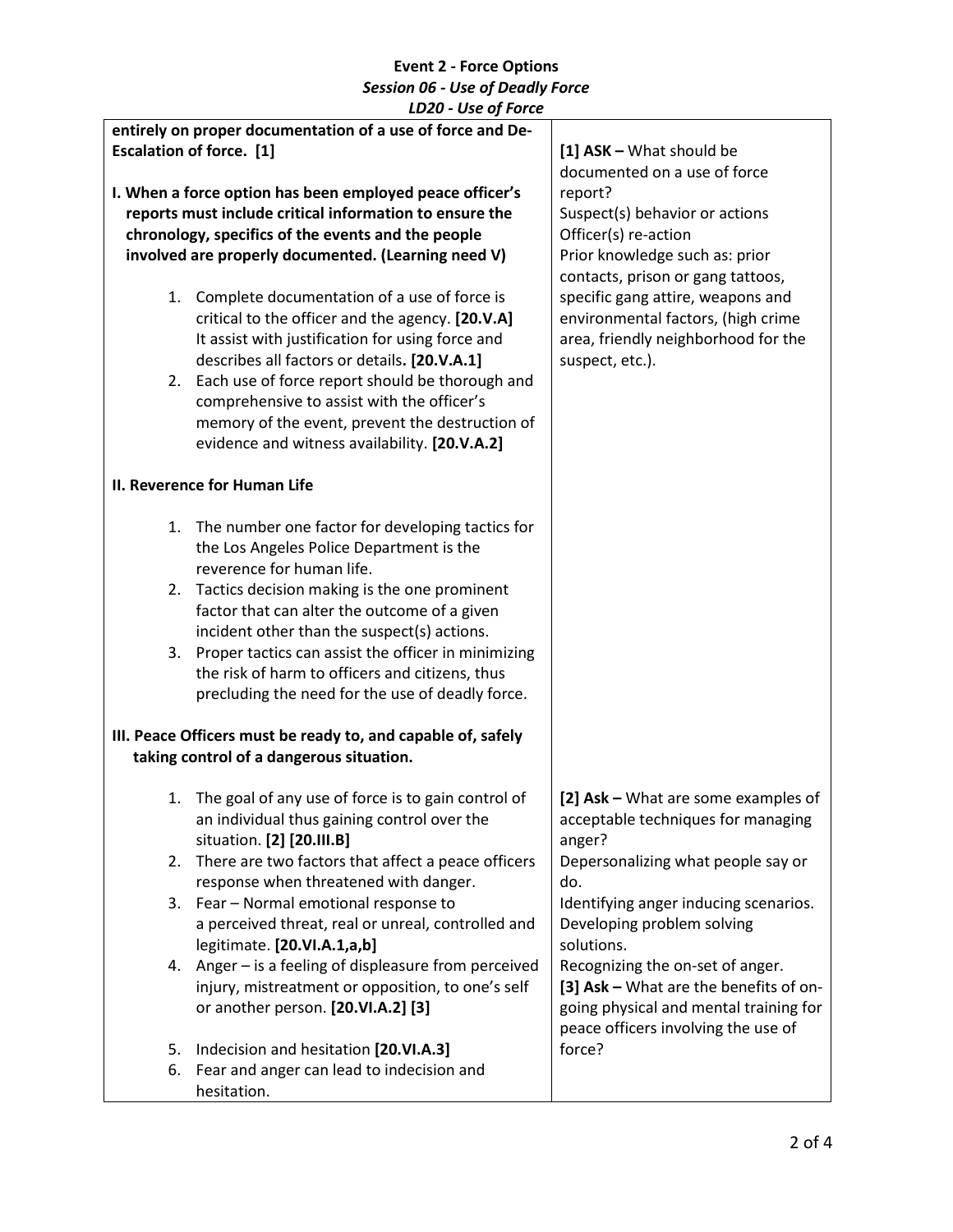# **Event 2 - Force Options** *Session 06 - Use of Deadly Force LD20 - Use of Force*

|            | LDZU - USE OJ FOrce                                                                                                                                                                                                                 |                                                                                                                                                                             |
|------------|-------------------------------------------------------------------------------------------------------------------------------------------------------------------------------------------------------------------------------------|-----------------------------------------------------------------------------------------------------------------------------------------------------------------------------|
|            | 7. Self-control is mandatory [20.VI.B]<br>Identifying your own physical and social fears can<br>8.<br>help you control fear and anger. [20.VI.C]                                                                                    | Discipline the mind to remain calm<br>and alert.<br>You become less predictable to the<br>suspect.<br>You can make rapid corrections.<br>Flexible<br>Increased self-control |
|            | IV. Consequences of using unreasonable force. [20.VII.A]                                                                                                                                                                            | [4] Ask - What are the consequences                                                                                                                                         |
|            | [4]<br>1. If officers use unreasonable force, meaning the type,<br>degree and/or duration of force employed was not<br>appropriate the officer could face,<br>1. Criminal action                                                    | associated with the use of<br>unreasonable force.                                                                                                                           |
|            | 2. Civil Lawsuits<br>3. Civil Rights violation                                                                                                                                                                                      |                                                                                                                                                                             |
|            | 4. loss of job                                                                                                                                                                                                                      |                                                                                                                                                                             |
|            | 2. When an officer uses unreasonable force the agency<br>also has potential consequences. [20.VII.B]<br>1. Disciplinary action or loss of an employee<br>2. Moral impact to department<br>3. Vicarious liability (failure to train) |                                                                                                                                                                             |
|            | V. Intervention                                                                                                                                                                                                                     |                                                                                                                                                                             |
| [20.VII.C] | This topic explains the consequences of an officer's failure to<br>intervene when another officer is using unreasonable force.                                                                                                      |                                                                                                                                                                             |
| 1.         | Intervention is the act of attempting to prevent or to<br>stop the inappropriate or unlawful behavior of<br>another.                                                                                                                |                                                                                                                                                                             |
| 2.         | Intervention can take the form of a strong caution,<br>physical restraint and/or immediately reporting the<br>incident.                                                                                                             |                                                                                                                                                                             |
| 3.         | If an officer who knows to intervene and has an<br>opportunity to intervene and fails to do so could face<br>criminal charges and/or civil liability.                                                                               |                                                                                                                                                                             |
| 4.         | There are two intervention techniques. [20.VII.D]<br>1. Immediate Technique<br>2. Delayed Technique                                                                                                                                 |                                                                                                                                                                             |
|            | 3. Immediate intervention methods                                                                                                                                                                                                   |                                                                                                                                                                             |
|            | a. verbal                                                                                                                                                                                                                           |                                                                                                                                                                             |
|            | b. physical touching                                                                                                                                                                                                                |                                                                                                                                                                             |
|            | c. physical restraint                                                                                                                                                                                                               |                                                                                                                                                                             |
|            | 4. Delayed intervention methods<br>a. Discussion                                                                                                                                                                                    |                                                                                                                                                                             |
|            |                                                                                                                                                                                                                                     |                                                                                                                                                                             |